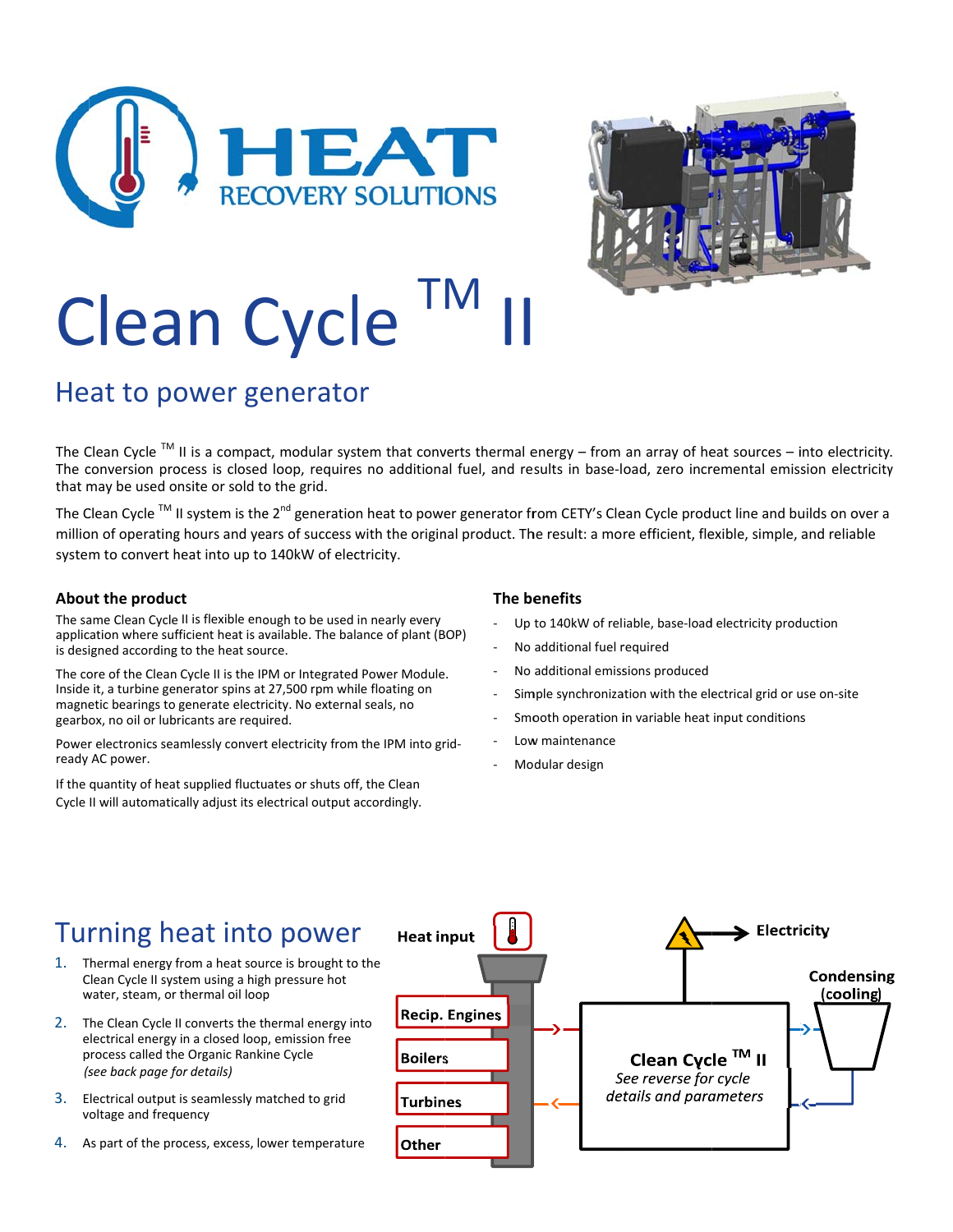

## **Cycle parameters**

The Clean Cycle™ II generates electricity in a process that is similar to the steam cycle, but instead of using water, it uses a working fluid with a lower boiling point, enabling access to a greater range of heat sources.

The cycle begins when the working fluid is exposed to thermal energy from the heat input and transforms from liquid to super-heated vapor. The vapor enters the IPM and expands across a turbine generator, causing it to spin and generate electricity. A condenser then cools the vapor back to a liquid so that it can be pumped

back to the heat input and the cycle repeats.

#### **Heat input**

Thermal energy is transferred from a heat source to the Clean Cycle ™ II using:

- High pressure hot water, or
- Steam, or
- Thermal oil

The Clean Cycle II regulates the temperature and quantity of heat delivered to it



## Performance

The Clean Cycle<sup>TM</sup> II automatically generates the maximum power possible based on the heat transferred to it and the condensing temperature. The temperature of the thermal energy delivered to the Clean Cycle II can vary and the chart below assumes it is 155°C (311°F). Have more heat available? Clean Cycle<sup>™</sup> II units are modular, so use several.

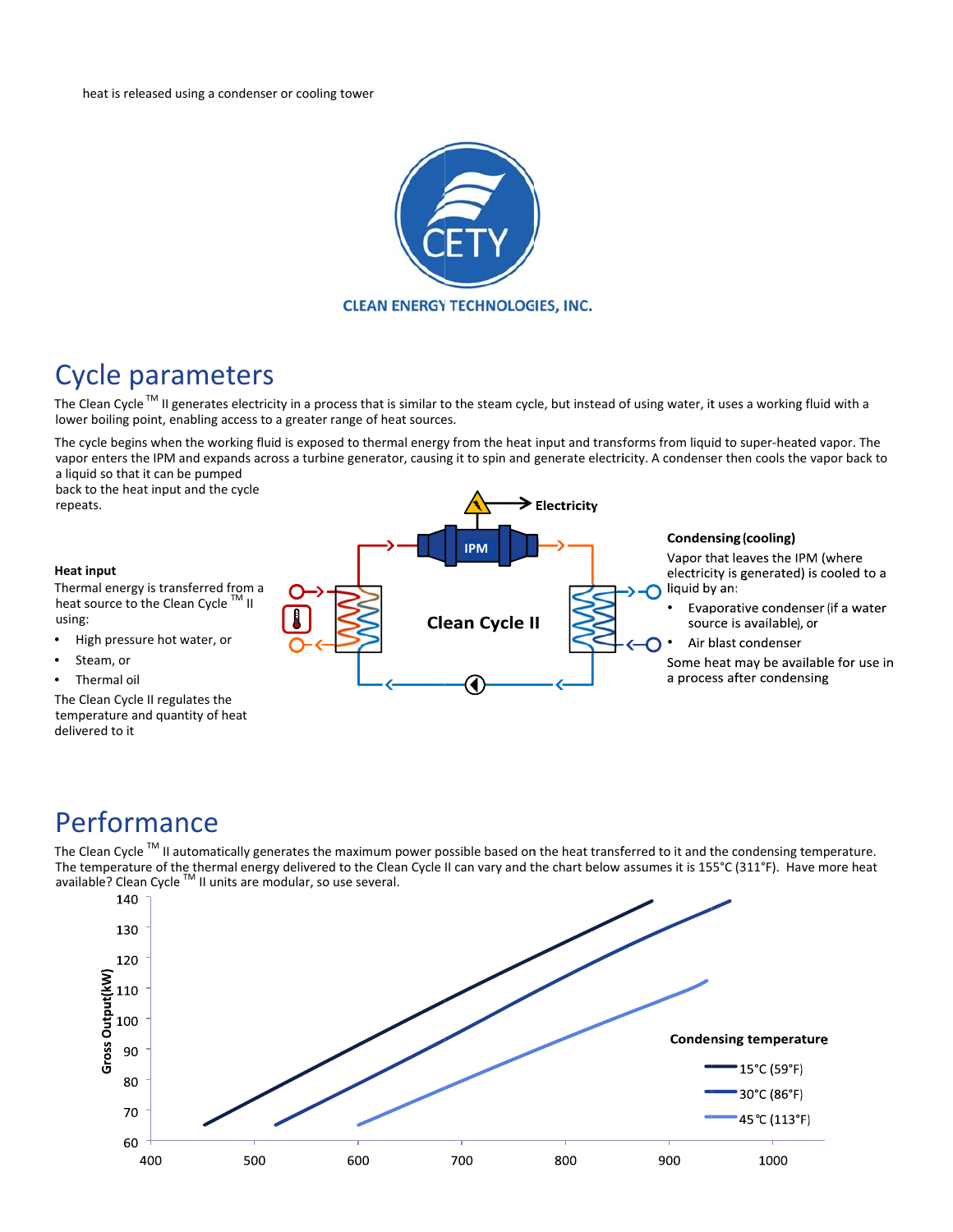Heat Input (kWth)



## **System design**

| Gross electrical output | 50 - 140kW                                |
|-------------------------|-------------------------------------------|
| Working fluid           | R245fa (benign, non-ozone depleting)      |
| Power electronics       | Built in inverter - matches AC grid power |
| Electrical output       | 50 or 60hz AC 3-phase power               |
| <b>Dimensions</b>       | 360.2 x 121.9 x 216.5cm                   |
|                         | 141.8 x 48.0 x 85.3in                     |
| Weight                  | 3,523kg (7,767lbs)                        |



www.heatrecoverysolutions.com